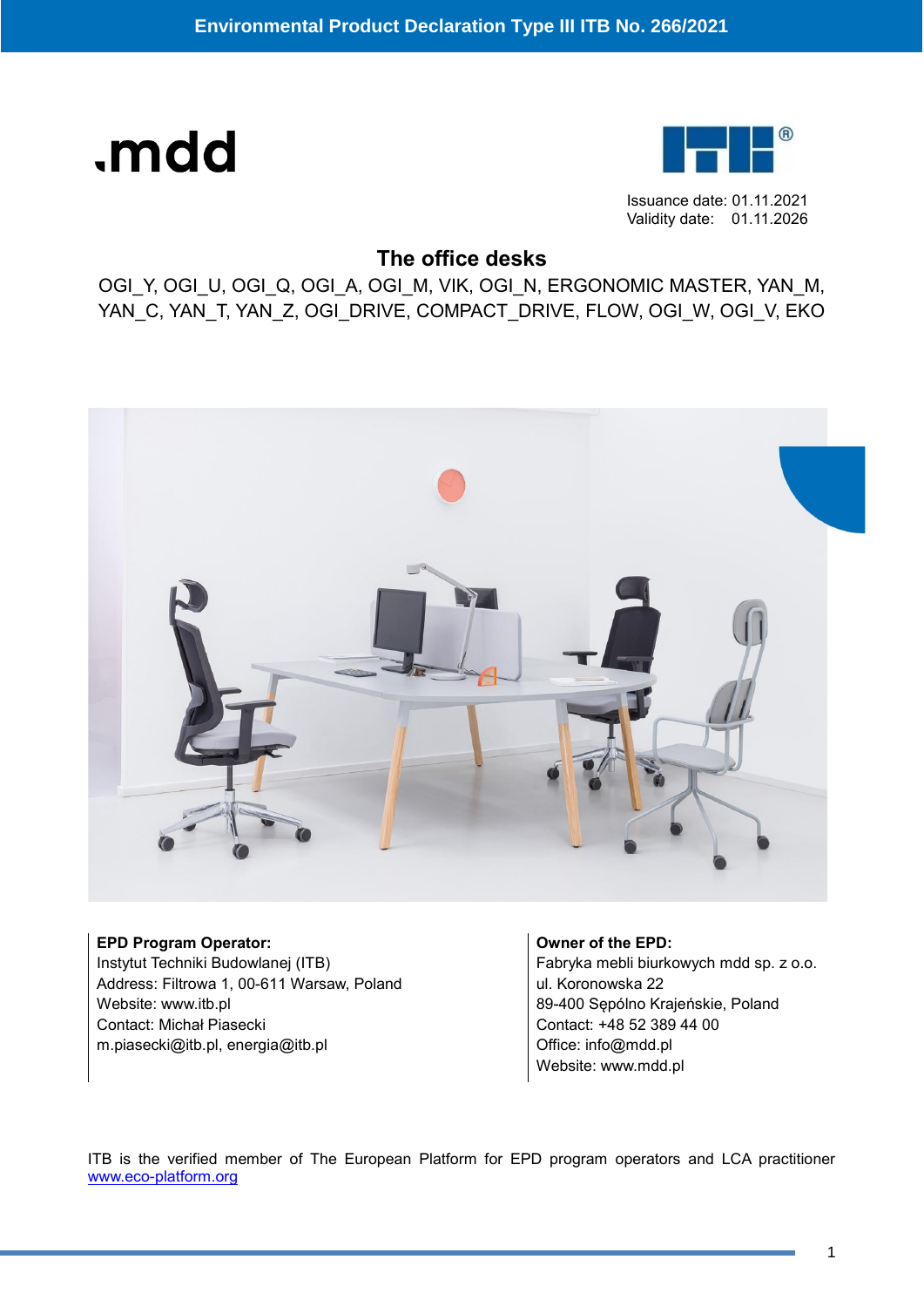#### **Basic information**

This declaration is the Type III Environmental Product Declaration (EPD) based on ISO 14040 and EN 15804 and verified according to ISO 14025 by an external auditor. It contains the information on the impacts of the declared construction materials on the environment. Their aspects were verified by the independent body according to ISO 14025. Basically, a comparison or evaluation of EPD data is possible only if all the compared data were created according to ISO 14040 and EN 15804 (see point 5.3 of the standard).

**Life cycle analysis (LCA):** A1-A4, C1-C4 and D modules in accordance with EN 15804 (Cradle to Gate with options) **The year of preparing the EPD:** 2021 **Service Life:** minimum 10 years, depending on application type **PCR:** ITB-PCR A (PCR based on EN 15804) **Declared unit:** 1 piece of furniture (with the possibility of converting to 1 m<sup>2</sup>) **Reasons for performing LCA:** B2B **Representativeness:** Polish production, year 2020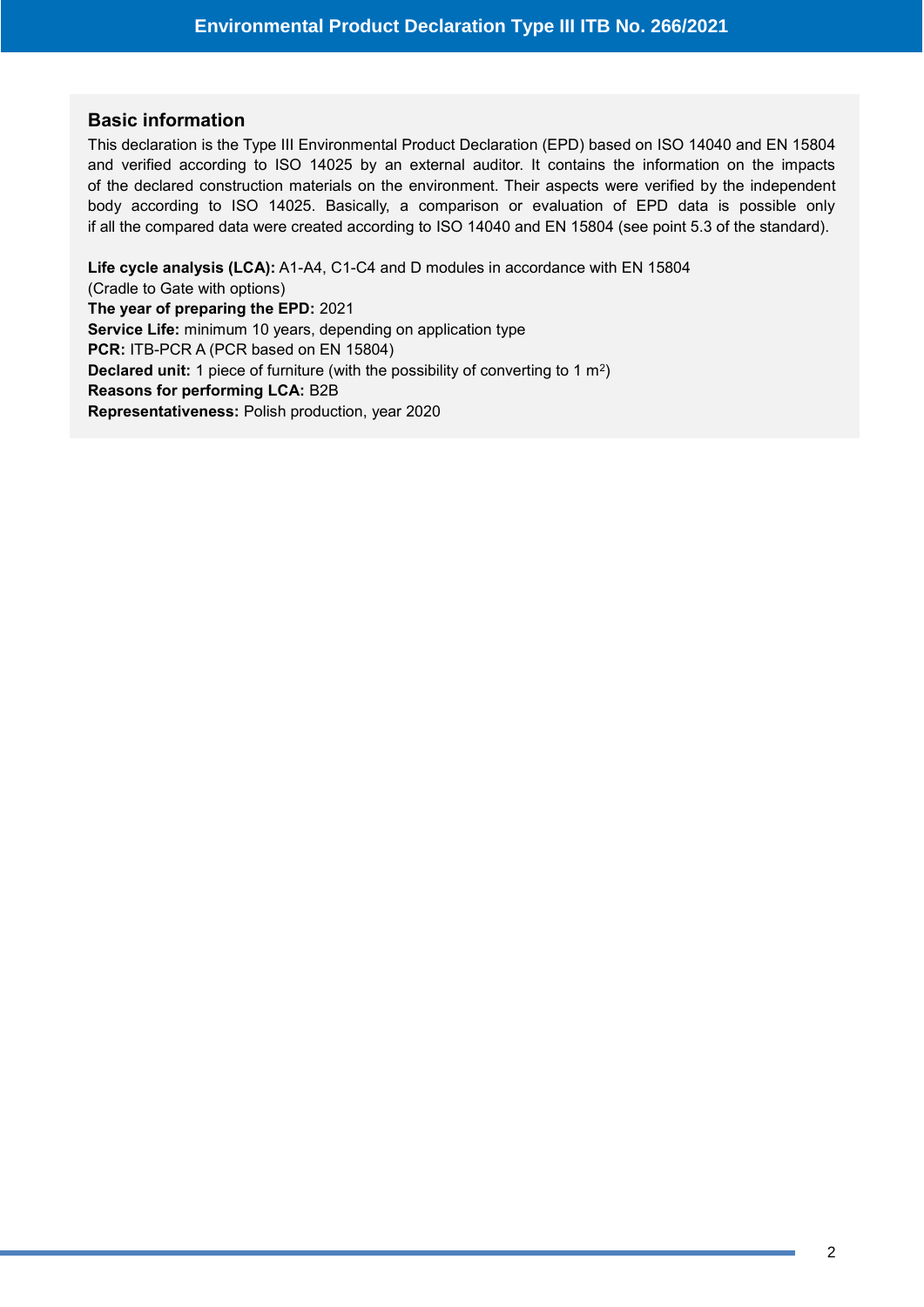#### **Products description**

The MDD office furniture factory located in Sępólno Krajeńskie (Poland) was founded in 1993. Initially, the main stem of its production was the processing of wood. Since 1997, the production of office furniture is a base in the company's operations, which enables its dynamic development. Essential elements in production are made on site. [MDD](https://www.archiproducts.com/en/mdd) now distributes its products to more than twenty countries on three continents. Among the various MDD proposals are modern office desks covered by this EPD.

The products mainly consist of a top made of laminated particle board (28mm), and the frames and legs are made of various materials such as powder coated metal, wood or wood-based board (particle boards). Products may have also accessories made of polymers. The basic



type of products covered by this declaration is a group called OGI. From a classic four-legged variant through a radial one with MFC legs to a desk adjusted to the user's size featuring a sit-sit frame the Ogi desks is a personalized workstation. The variety of options results from the combination of a universal top in multiple sizes and forms with diversified frame types, coming in both a single and double version, that allow to create an arrangement of any size. Combined with various cable management accessories or desk panels the Ogi desk provides a well-organized work station that enhance efficiency. Second typical group of desks is Yan. Yan is the solution for companies that have multiple project teams who need more room to work and interact. One of the most important elements in planning your ergonomic office space, is the functionality of office furniture. This is why one can use the panels interchangeably by dividing workplace into straight or intersecting sections. Yan has been designed to not only serve multi-station offices, but also to create professional spaces for managers. Combined with side tables, and partition walls a complete and cozy work environment can be created. Third group is Ergonomic master. A functional system of working desks allows arranging the office in versatile ways. What makes the system unique is a characteristic leg based on an aluminum foot. Inside the leg there is an easily accessible cable duct, which considerably shortens the time needed to prepare and install necessary electronic devices. The system offers a wide variety of shapes and work places elements, which can be matched in a number of different ways (see Table 1).

The office desks products have compliance with standards and regulations; EN 13849-1: 2007, Performance Level B; Rosh 2011/65/EU; LVD; EU Directive 2006/95/EC; EMC According to EU Directive 2004/108 / EC; PN-EN 55014-1:2017-06; PN-EN 55014-2: 2015-06; PN-EN 60204-1: 2010P; PN-EN 61000-1-2: 2016-11; PN-EN 61000-6-3: 2008/A1: 2012; PN-EN 60335-1: 2012; PN-EN- ISO-12100:2012.

Technical data of products covered by EPD is available at manufacturer [web-site.](https://mdd.eu/media/download/operative-ranges-1_19-1.pdf)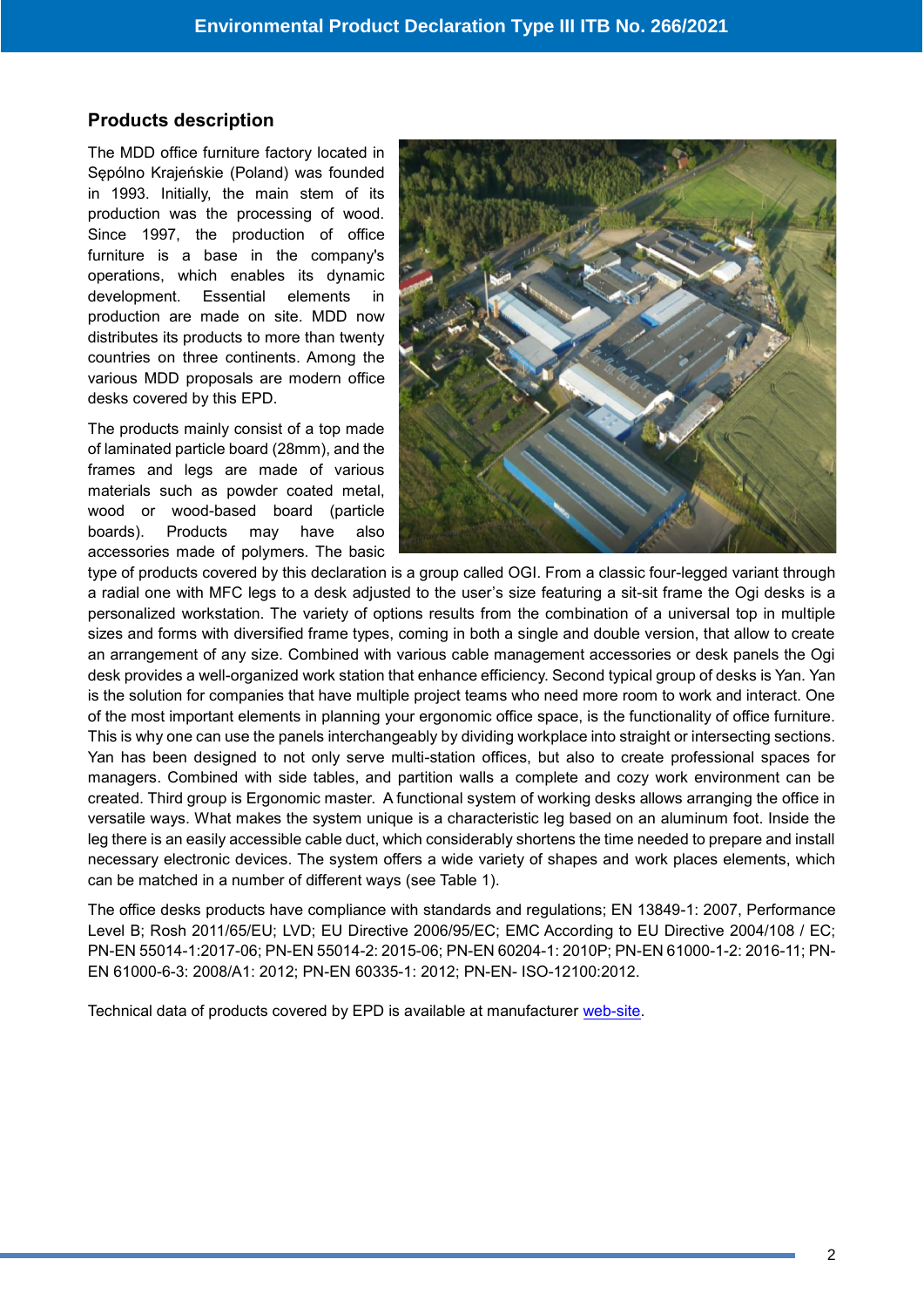#### **/2020 Life Cycle Assessment (LCA) – general rules applied**

#### **Declared Unit**

The declared unit is 1 piece of the office desk. The environmental characteristics have been prepared for 4 groups of desks (represented by selected and specific products) made of different frame materials (Table 1).

| <b>Products types</b>                                                                                                                              | Representative product for each sub group                                                                                                                            | <b>Weight</b> | <b>Surface</b>       |
|----------------------------------------------------------------------------------------------------------------------------------------------------|----------------------------------------------------------------------------------------------------------------------------------------------------------------------|---------------|----------------------|
| OGI_Y<br>OGI <sub>U</sub><br>$OGI_Q$<br>OGI_A<br>OGI_M<br>$V$ IK<br>OGI_N<br><b>ERGONOMIC</b><br><b>MASTER</b><br>YAN_M<br>YAN_C<br>YAN_T<br>YAN_Z | <b>BOY04</b><br>Desk for desktop work with a top made of a chipboard 28 mm<br>with a metal frame base.                                                               | 40.1 kg       | $1.28 \; \text{m}^2$ |
| <b>OGI DRIVE</b><br><b>ERGOMASTER</b><br><b>DRIVE</b><br><b>COMPACT DRIVE</b><br><b>FLOW</b>                                                       | <b>BOD56</b><br>Bench for desktop work with top made from a chipboard 28<br>mm with a metal frame built-up melamine plates bench with<br>electric height adjustment. | 51.3 kg       | $1.28 \; \text{m}^2$ |
| OGI_W                                                                                                                                              | <b>BOW34</b><br>Desk for desktop work with a top made of a chipboard 28<br>mm with metal frame but with wooden legs with a 40x40<br>mm cross-section.                | 70.2 kg       | $2.56 \; m^2$        |
| OGI_V                                                                                                                                              | <b>BVG04</b>                                                                                                                                                         |               |                      |
| EKO                                                                                                                                                | Desk for desktop work with a top made of a chipboard 28<br>mm. Basis also made of particle board. Sides 28 mm, a<br>connection plate 18 mm.                          | 70.2 kg       | $2.56 \; m^2$        |

*Table 1. Groups of products covered by EPD, and selected representative products for each group*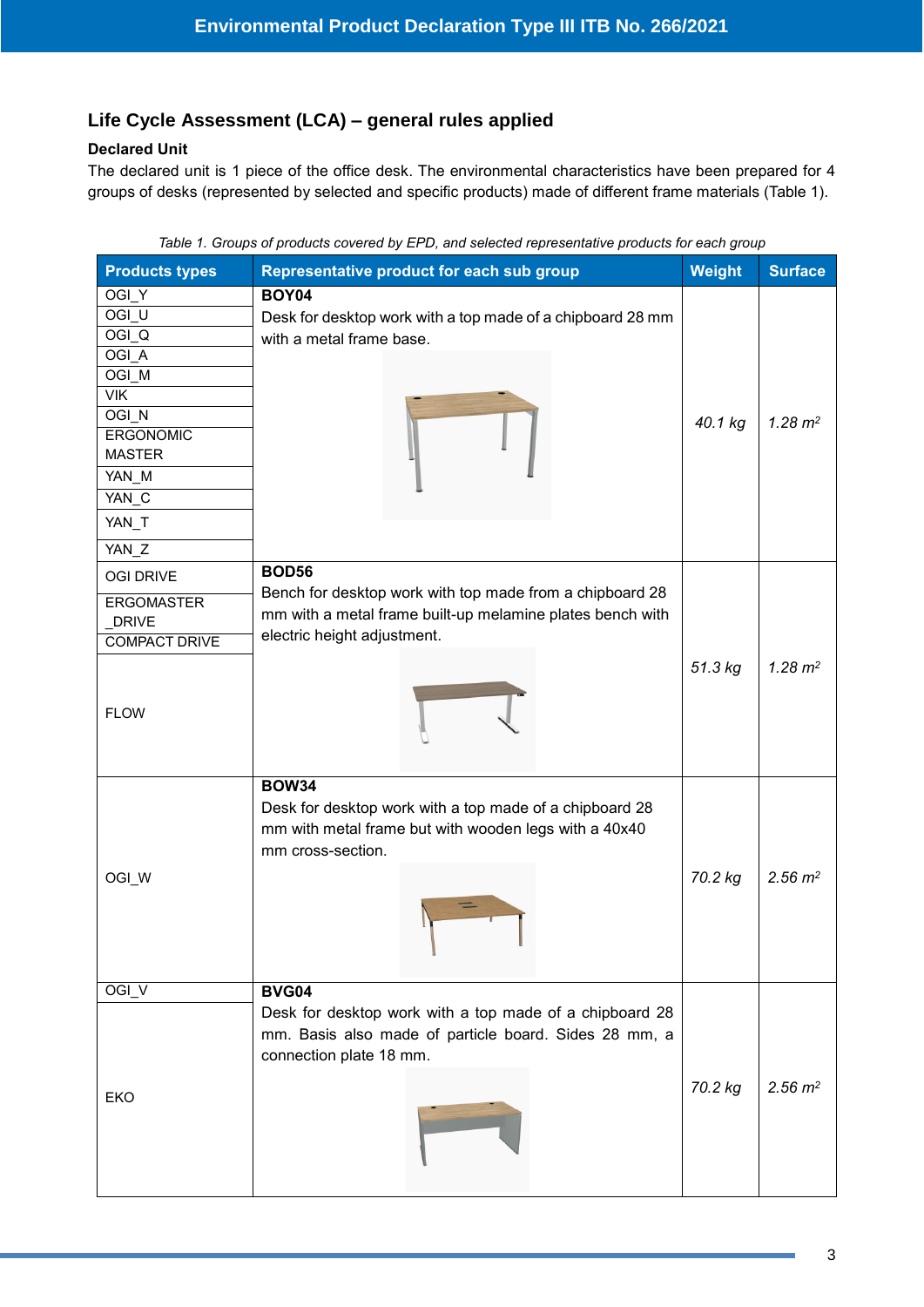#### **System boundary**

The life cycle analysis of the declared product covers "Product Stage" A1-A4 modlues, "End of Life stage" C1, C2, C3, C4 modules and loads&gains beyond system in D module (Cradle to Gate with options) in accordance with ISO 14040, EN 15804 and ITB PCR A.

#### **Allocation**

The allocation rules used for this EPD are based on general ITB PCR A. Production of deks is the line process in factory located in Sępólno Krajeńskie (Poland). Allocation was done on product mass basis where the specific technology input and output data were hard to separate. The impacts from raw materials extraction and processing are allocated in A1 module of the EPD (including input materials, and energy carriers production, transportation, emissions and wastes resulting from the production of particle boards, cartoon, metals, wood and plastics). 100% of impacts from line production were inventoried and allocated to products Municipal waste and waste water of factory were allocated to module A3 (mass based). Energy supply was inventoried for whole production process. Emissions in the factory are calculated and were allocated to module A3 (allocation masss based). Energy supply was inventoried for whole factory and 100% was allocated to the product assessed mass based. Emissions in the factory are assessed using national KOBIZE emission factors for energy carriers were allocated to module A3. Allocation for steel production impacts is done in accordance with LCI data for Steel products Report compiled by Brian Hughes and William Hare (World Steel Association). Allocation (life cycyle) for particle boards and wood is done in accordance to Wood Solution organization recommendations. WoodSolutions is an industry initiative designed to provide independent, non-proprietary information about timber and wood products. For refinery products, allocation is done by mass and net calorific value.

#### **System limits**

The life cycle analysis of the declared products covers "Product Stage", A1-A4, C1- C4 and D modules (Cradle to Gate with options) accordance with ISO 14040, EN 15804 and ITB PCR A. All materials and energy consumption inventoried in a factory were included in calculation. In the assessment, all significant parameters from gathered production data are considered, i.e. all material used per formulation, utilized thermal energy, internal fuel and electric power consumption, direct production waste, and all available emission measurements. It can be assumed that the total sum of omitted processes does not exceed 5% of all impact categories. Environmental impacts relating to personnel, infrastructure, and production equipment not directly consumed in the process are excluded from the system boundary

#### **A1 and A2 Modules: Raw materials supply and transport**

Particle boards 28mm, wood, plastics, steel elements, cartoon boards, ancillary materials and packaging materials are provided by a manufacturer and come from the recognised Polish and foreign suppliers.

Particleboard production uses wood residues as its main input, these include pulp logs, forest thinnings, log harvesting residues, co-products of sawmilling and post-consumer wood. The board production stage includes growth and harvesting of wood inputs, production of resin and wax, blending of wood particles with resin and wax, pressing of the mixture to create the particleboard substrate, cutting, sanding and – if applied – adding a melamine-impregnated paper layer to the top and bottom surfaces.

Data on transport of the different products to the manufacturing plants is declared by a producer. Means of transport include trucks. For calculation purposes Polish and European fuel averages are applied. Density of the particle boards (28 mm) is in a range 610-630 kg/m<sup>3</sup>.

#### **A3: Production**

In a factory, the first stage is mechanical processing of boards; cutting, bending, machine tools, frezing. Then the boargs go to the application of laminates. The next process is the assembly of components, component completion and packaging. The production process mainly uses electricity and, to a small extent, LPG and Diesel.

#### **A4: Transport to construction site**

Transport of final product to construction site is taken as the weight average values for transport to customers.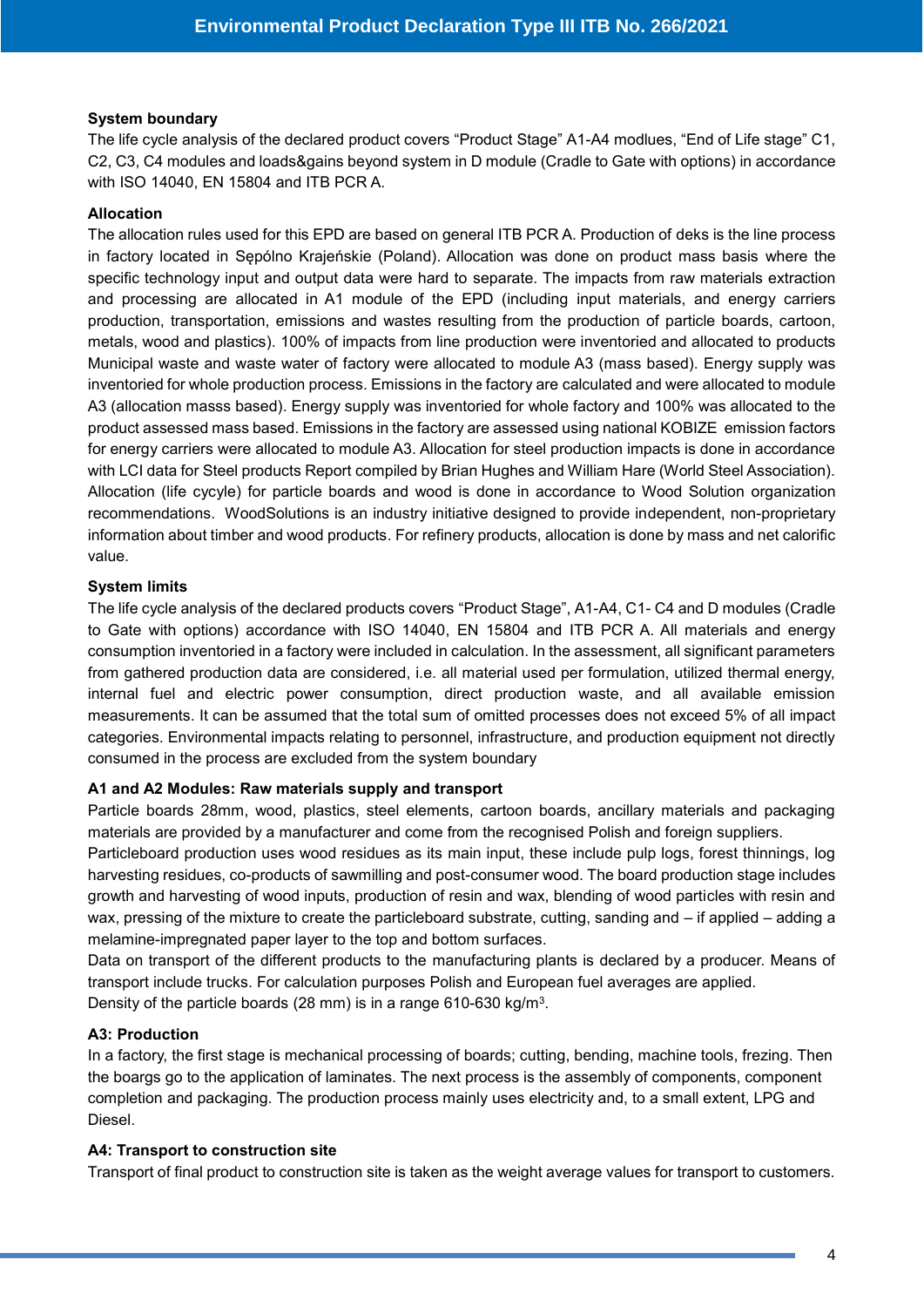The following transport scenario to the place of use was assumed based on the manufacturer's declaration: large vehicle, 75% capacity over an average distance of 800 km. For calculation purposes European fuel averages are applied in module A4.

#### **End of life scenarios (C and D modules)**

The end-of-life scenario for all products has been generalized based on actual state of the art. It is assumed that in the end of life stage (C1), no electric energy or fuels is needed to remove products from building, the transport distance for waste to waste processing (C2) is 50 km on > 10t loaded lorry with 50% capacity utilization and fuel consumption of 20 l per 100 km. At the end of life the desks and tables are dismantled and the materials recycled or combusted according to the Polish treatment practice of industrial waste what is presented in Table 2. When a wood product reaches the end of its useful life, it may either be reused, recycled, landfilled or combusted to produce energy. The reuse, recovery and recycling stage is considered beyond the system boundaries (D). On average, 43% scrap steel is used in the A1 module for steel production. Net scrap is an amount of steel recycled at end-of-life minus scrap input from previous product life cycles. 50% of the wood and wood based boards are intended for energy recovery and 50% for recycling. In recycling, a similar release of CO<sub>2</sub> is assumed to the atmosphere as with energy recovery. Each scenario assumes that rate % of the material is sent to that scenario.

| Parameter       | <b>Material recovery</b> | <b>Energy recovery</b> | <b>Disposal</b> | <b>Recycling</b> |
|-----------------|--------------------------|------------------------|-----------------|------------------|
| Particle Boards | 100%                     | 50%                    | 0%              | 50%              |
| Wood            | 100%                     | 50%                    | $0\%$           | 50%              |
| Carton board    | 100%                     | 30%                    | $0\%$           | 70%              |
| Polymers        | 60%                      | 30%                    | 70%             | $0\%$            |
| Steel           | 100%                     | 0%                     | 0%              | 100%             |

| Table 2. End of life scenarios for the base materials |  |
|-------------------------------------------------------|--|
|-------------------------------------------------------|--|

The energy recovery scenario includes shredding (module C3) and combustion with recovered energy offset against average thermal energy from natural gas (module D) in line with EN 16485:2014.

Recycyling scenario- particleboard may be recycled in many different ways – including into new particleboard. This scenario considers shredding into wood chips. Wood waste is chipped (module C3) and assigned credits relative to the avoided production of woodchips from virgin softwood (module D). The sequestered  $CO<sub>2</sub>$  and the energy content of the wood are assumed to leave the system boundary at C3 so that future product systems can also claim these without double-counting (EN 16485: 2014).

Electricity at end-of-life (module C) has been modelled using an average polish electricity mix as the location where the product reaches end-of-life is unknown.

#### **Data collection period**

The data for manufacture of the declared products refer to period between 01.01.2020 – 31.12.2020 (1 year). The life cycle assessments were done for Poland as reference area.

#### **Data quality - production**

The values determined to calculate A3 originate from verified Progress LCI inventory data. A1 values were prepared considering several specific and generic EPDs for steel elements, plastics and wood based products (particle boards). The background data for the secondary inputs come from the Ecoinvent v.3.7/8 data base.

#### **Assumptions and estimates**

The impacts in A3 module of the representative the desks and tables were aggregated using weighted average. Impacts were inventoried and calculated for all products of the desks and tables. Due to the significant number of product types, the environmental assessment results are presented on 4selected products representative for a group of desk products (or tables). Electricity for production (modules A1-A3) has been modelled as a state-specific split based upon the electricity consumption of the manufacturers who contributed data to this study. All breakdown of forest matter after harvest is modelled as aerobic and therefore carbon neutral as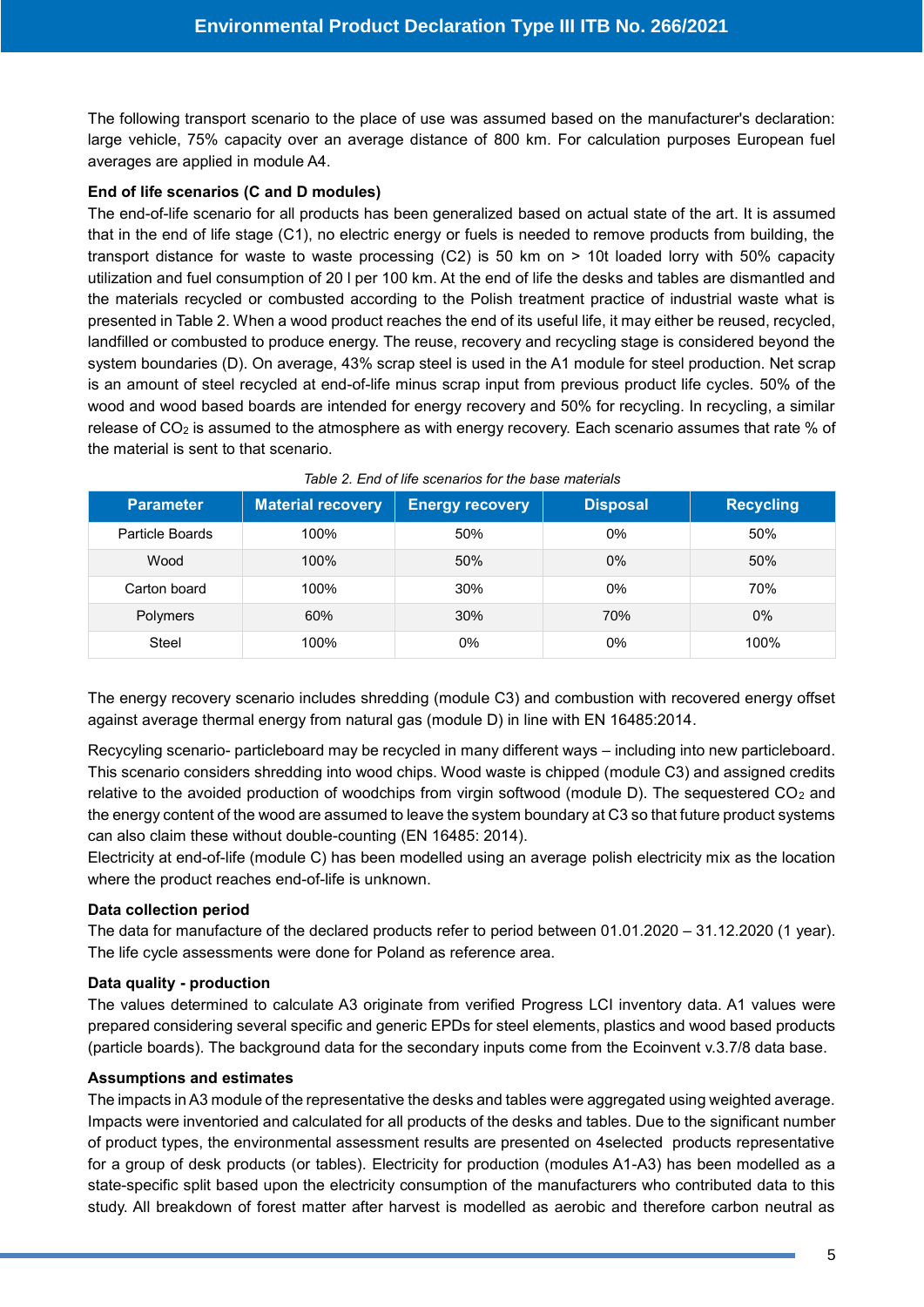**/2020** carbon sequestered is released as carbon dioxide. It is assumed that all timber will be replanted (plantation forest) or will regrow.

#### **Calculation rules**

LCA was done in accordance with ITB PCR a document. Characterization factors are CML ver. 4.2 based. ITB-LCA algorithms were used for impact calculations. A1 was calculated based on data from the database and specific EPDs (mass important inputs), A3 and A2 are calculated based on the LCI questionnaire provided by the manufacturer. Emission of greenhouse gases was calculated using the IPCC 2013 GWP method with a 100 year horizon. Emission of acidifying substances, Emission of substances to water contributing to oxygen depletion, Emission of gases that contribute to the creation of ground-level ozone, Abiotic depletion, and ozone depletion emissions where all calculated with the CML-IA baseline method

#### **Data bases**

The background data for the processes come from the following databases: Ecoinvent v.3.7/8, specific EPD for a producers, energy KOBIZE/GUS (Polish electricity mix and combustion factors for fuels). Specific (LCI) data quality analysis was a part of the audit. The time related quality of the data used is valid (5 years).

#### **Additional information**

The electricity mix represents the average Polish specific electricity supply for final consumers, including electricity own consumption, transmission/distribution losses and electricity imports from neighbouring countries. Reference year is 2020 and carbon impact of electricity mix is 0.25 kg CO2/MJ.



Particle boards have a certificate of origin FSC and PEFC.

To assure end users that the particleboard has the lowest possible formaldehyde emissions, a formaldehyde testing and labelling program is run by manufacturer.

# **Life Cycle Assessment (LCA) – Results**

#### **Declared unit**

The declaration refers to the unit DU– 1 piece of specific product produced by .MDD. The following life cycle modules are included in the declaration (table 3).

|                                                                      | <b>Environmental assessment information</b><br>(MA – Module assessed, MNA – Module not assessed, INA – Indicator Not Assessed) |               |                                |                                         |            |             |            |             |               |                              |                                                        |                              |                |                    |          |                                             |
|----------------------------------------------------------------------|--------------------------------------------------------------------------------------------------------------------------------|---------------|--------------------------------|-----------------------------------------|------------|-------------|------------|-------------|---------------|------------------------------|--------------------------------------------------------|------------------------------|----------------|--------------------|----------|---------------------------------------------|
| Construction<br>End of life<br>Use stage<br>Product stage<br>process |                                                                                                                                |               |                                |                                         |            |             |            |             |               |                              | Benefits and<br>loads beyond<br>the system<br>boundary |                              |                |                    |          |                                             |
| Raw material<br><b>Addns</b>                                         | Transport                                                                                                                      | Manufacturing | construction<br>ೆ<br>Transport | Construction<br>installation<br>process | <b>Jse</b> | Maintenance | Repair     | Replacement | Refurbishment | Operational<br>use<br>energy | Operational<br>vater use                               | Deconstruction<br>demolition | Transport      | priessing<br>Waste | Disposal | recycling<br>potential<br>ecovery<br>Reuse- |
| A1                                                                   | А2                                                                                                                             | A3            | A4                             | A5                                      | <b>B1</b>  | <b>B2</b>   | В3         | <b>B4</b>   | <b>B5</b>     | <b>B6</b>                    | <b>B7</b>                                              | C1                           | C <sub>2</sub> | C <sub>3</sub>     | C4       | D                                           |
| МA                                                                   | MА                                                                                                                             | МA            | МA                             | <b>MNA</b>                              | <b>MNA</b> | <b>MNA</b>  | <b>MNA</b> | <b>MNA</b>  | <b>MNA</b>    | <b>MNA</b>                   | <b>MNA</b>                                             | МA                           | МA             | МA                 | MА       | МA                                          |

*Table 3. System boundaries (life stage modules included) in a product environmental assessment* 

Note: In order to convert the results contained in the tables for piece of furniture to 1 m<sup>2</sup>, the values given in the tables 4-7 should be *divided by the surface of the furniture top given in the title of each table.*

*Table 4. Environmental product characteristic – 1 completed product BOY04 (1.28 m2 and 40.1 kg)*

| <b>Environmental impacts: (DU) 1 Product</b> |                    |                |              |                |              |              |                |                |          |               |  |  |  |
|----------------------------------------------|--------------------|----------------|--------------|----------------|--------------|--------------|----------------|----------------|----------|---------------|--|--|--|
| Indicator                                    | Unit               | A <sub>1</sub> | A2           | A <sub>3</sub> | A4           | C1           | C <sub>2</sub> | C <sub>3</sub> | C4       |               |  |  |  |
| Global warming<br>potential                  | kg CO <sub>2</sub> | $.69E + 01$    | $3.55E + 00$ | $.31E + 01$    | $3.54E + 00$ | $0.00E + 00$ | 2.21E-01       | $3.67E + 01$   | 2.70E-01 | $-2.68E + 01$ |  |  |  |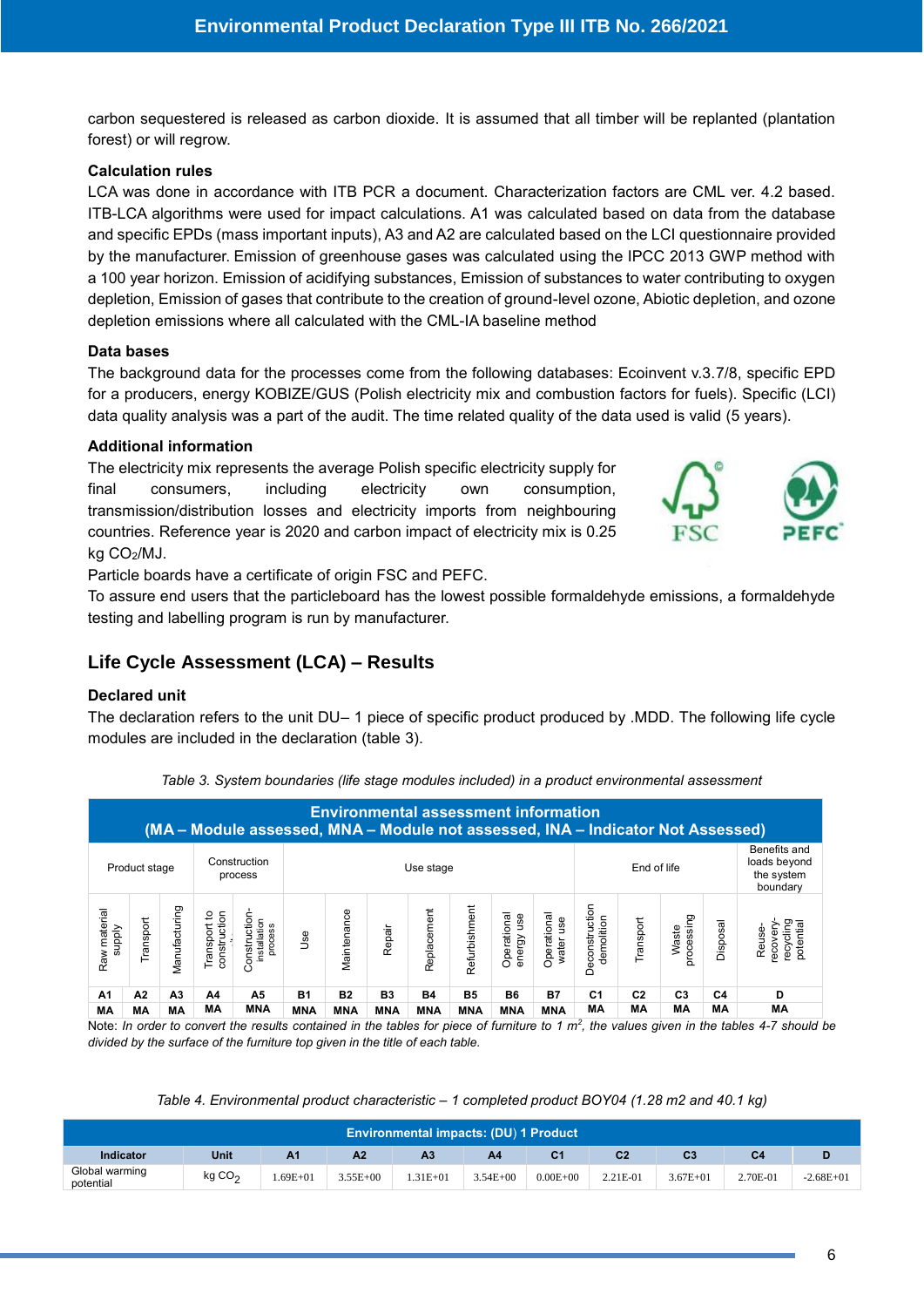| the stratospheric<br>ozone layer                                                                                                           | kg CFC 11                          | 3.05E-07       | $0.00E + 00$   | 1.25E-07                                                                    | $0.00E + 00$ | $0.00E + 00$   | $0.00E + 00$   | 2.75E-09       | 1.30E-09       | $-4.36E-08$   |
|--------------------------------------------------------------------------------------------------------------------------------------------|------------------------------------|----------------|----------------|-----------------------------------------------------------------------------|--------------|----------------|----------------|----------------|----------------|---------------|
| Acidification potential<br>of soil and water                                                                                               | kg SO <sub>2</sub>                 | 1.64E-01       | 2.73E-02       | 2.98E-02                                                                    | 2.72E-02     | $0.00E + 00$   | 1.70E-03       | 1.77E-03       | 4.02E-04       | $-2.43E-02$   |
| Formation potential<br>of tropospheric<br>ozone                                                                                            | kg Ethene                          | 5.28E-02       | 1.83E-03       | 5.26E-02                                                                    | 1.83E-03     | $0.00E + 00$   | 1.14E-04       | 1.73E-04       | 5.81E-05       | $-4.52E-03$   |
| Eutrophication<br>potential                                                                                                                | kg (PO <sub>4</sub> ) <sup>3</sup> | 2.57E-02       | 4.82E-03       | 1.28E-03                                                                    | 4.80E-03     | $0.00E + 00$   | 3.00E-04       | 5.31E-04       | 7.28E-05       | $-2.46E-03$   |
| Abiotic depletion<br>potential (ADP-<br>elements) for non-<br>fossil resources                                                             | kg Sb                              | 1.95E-03       | $0.00E + 00$   | 8.32E-02                                                                    | $0.00E + 00$ | $0.00E + 00$   | $0.00E + 00$   | 3.96E-07       | 2.68E-07       | $-4.05E-03$   |
| Abiotic depletion<br>potential (ADP-fossil<br>fuels) for fossil<br>resources                                                               | MJ                                 | $5.94E+02$     | $4.85E + 01$   | $8.75E + 01$                                                                | $4.83E + 01$ | $0.00E + 00$   | $3.02E + 00$   | $3.78E + 00$   | $1.69E + 00$   | $-4.49E+02$   |
|                                                                                                                                            |                                    |                |                | <b>Environmental aspects: (DU) 1 Product</b>                                |              |                |                |                |                |               |
| Indicator                                                                                                                                  | Unit                               | A <sub>1</sub> | A <sub>2</sub> | A <sub>3</sub>                                                              | A4           | C <sub>1</sub> | C <sub>2</sub> | C <sub>3</sub> | C <sub>4</sub> | D             |
| Use of renewable<br>primary energy<br>excluding renewable<br>primary energy<br>resources used as<br>raw materials                          | MJ                                 | <b>INA</b>     | <b>INA</b>     | <b>INA</b>                                                                  | <b>INA</b>   | <b>INA</b>     | <b>INA</b>     | <b>INA</b>     | <b>INA</b>     | <b>INA</b>    |
| Use of renewable<br>primary energy<br>resources used as<br>raw materials                                                                   | MJ                                 | <b>INA</b>     | <b>INA</b>     | <b>INA</b>                                                                  | <b>INA</b>   | <b>INA</b>     | <b>INA</b>     | <b>INA</b>     | <b>INA</b>     | <b>INA</b>    |
| Total use of<br>renewable primary<br>energy resources<br>(primary energy and<br>primary energy<br>resources used as<br>raw materials)      | MJ                                 | $4.91E+02$     | $2.67E + 00$   | 4.99E+00                                                                    | $2.66E + 00$ | $0.00E + 00$   | 1.66E-01       | $-3.33E+02$    | 1.20E-01       | $-3.93E+01$   |
| Use of non-<br>renewable primary<br>energy excluding<br>non-renewable<br>primary energy<br>resources used as<br>raw materials              | <b>MJ</b>                          | <b>INA</b>     | <b>INA</b>     | <b>INA</b>                                                                  | <b>INA</b>   | <b>INA</b>     | <b>INA</b>     | <b>INA</b>     | <b>INA</b>     | <b>INA</b>    |
| Use of non-<br>renewable primary<br>energy resources<br>used as raw<br>materials                                                           | MJ                                 | INA            | <b>INA</b>     | <b>INA</b>                                                                  | <b>INA</b>   | <b>INA</b>     | INA            | <b>INA</b>     | <b>INA</b>     | <b>INA</b>    |
| Total use of non-<br>renewable primary<br>energy resources<br>(primary energy and<br>primary energy<br>resources used as<br>raw materials) | <b>MJ</b>                          | $6.94E + 02$   | $5.09E + 01$   | $1.11E + 02$                                                                | 5.07E+01     | $0.00E + 00$   | $3.17E + 00$   | $-5.24E + 01$  | $1.67E + 00$   | $-4.20E + 02$ |
| Use of secondary<br>material                                                                                                               | kg                                 | $1.44E + 01$   | $0.00E + 00$   | $0.00E + 00$                                                                | $0.00E + 00$ | $0.00E + 00$   | $0.00E + 00$   | $0.00E + 00$   | $0.00E + 00$   | 5.50E+00      |
| Use of renewable<br>secondary fuels                                                                                                        | MJ                                 | 2.54E-01       | $2.54E + 00$   | $0.00E + 00$                                                                | $2.53E + 00$ | $0.00E + 00$   | 1.58E-01       | $0.00E + 00$   | $0.00E + 00$   | $6.81E + 00$  |
| Use of non-<br>renewable secondary<br>fuels                                                                                                | MJ                                 | 1.38E-03       | $0.00E + 00$   | 2.48E-04                                                                    | $0.00E + 00$ | $0.00E + 00$   | $0.00E + 00$   | $0.00E + 00$   | $0.00E + 00$   | 4.92E-01      |
| Net use of fresh<br>water                                                                                                                  | m <sup>3</sup>                     | $1.09E + 00$   | 5.19E-04       | 2.42E-01                                                                    | 5.17E-04     | $0.00E + 00$   | 3.23E-05       | 2.80E-04       | 1.52E-05       | $-5.03E-01$   |
|                                                                                                                                            |                                    |                |                | Other environmental information describing waste categories: (DU) 1 Product |              |                |                |                |                |               |
| Indicator                                                                                                                                  | Unit                               | A <sub>1</sub> | A2             | A3                                                                          | A4           | C <sub>1</sub> | C <sub>2</sub> | C <sub>3</sub> | C4             | D             |

| Indicator                       | <b>Unit</b> | A <sub>1</sub> | A2           | A <sub>3</sub> | A <sub>4</sub> | C <sub>1</sub> | C <sub>2</sub> | C <sub>3</sub> | C <sub>4</sub> | D            |
|---------------------------------|-------------|----------------|--------------|----------------|----------------|----------------|----------------|----------------|----------------|--------------|
| Hazardous waste<br>disposed     | kg          | $.52E-02$      | 1.87E-06     | 6.49E-03       | 1.86E-06       | $0.00E + 00$   | 1.16E-07       | 7.82E-07       | 3.47E-07       | $-3.49E-02$  |
| Non-hazardous<br>waste disposed | kg          | $2.73E + 00$   | 2.21E-03     | 6.47E-01       | 2.21E-03       | $0.00E + 00$   | 1.38E-04       | 3.66E-01       | 8.35E-01       | 9.69E-01     |
| Radioactive waste<br>disposed   | kg          | $-42E-02$      | $0.00E + 00$ | $0.00E + 00$   | $0.00E + 00$   | $0.00E + 00$   | $0.00E + 00$   | 8.00E-05       | 1.05E-05       | $-1.97E-03$  |
| Components for re-<br>use       | kg          | 2.84E-01       | $0.00E + 00$ | $0.00E + 00$   | $0.00E + 00$   | $0.00E + 00$   | $0.00E + 00$   | 1.70E-01       | $0.00E + 00$   | $-8.65E-06$  |
| Materials for<br>recycling      | kg          | 2.73E-01       | $0.00E + 00$ | $1.22E + 01$   | $0.00E + 00$   | $0.00E + 00$   | $0.00E + 00$   | $1.67E + 01$   | $0.00E + 00$   | $-1.93E-01$  |
| Materials for energy<br>recover | kg          | $0.00E + 00$   | $0.00E + 00$ | $0.00E + 00$   | $0.00E + 00$   | $0.00E + 00$   | $0.00E + 00$   | $2.30E + 01$   | $0.00E + 00$   | $0.00E + 00$ |
| Exported energy                 | MJ          | $.23E-01$      | $0.00E + 00$ | $0.00E + 00$   | $0.00E + 00$   | $0.00E + 00$   | $0.00E + 00$   | $0.00E + 00$   | $0.00E + 00$   | $0.00E + 00$ |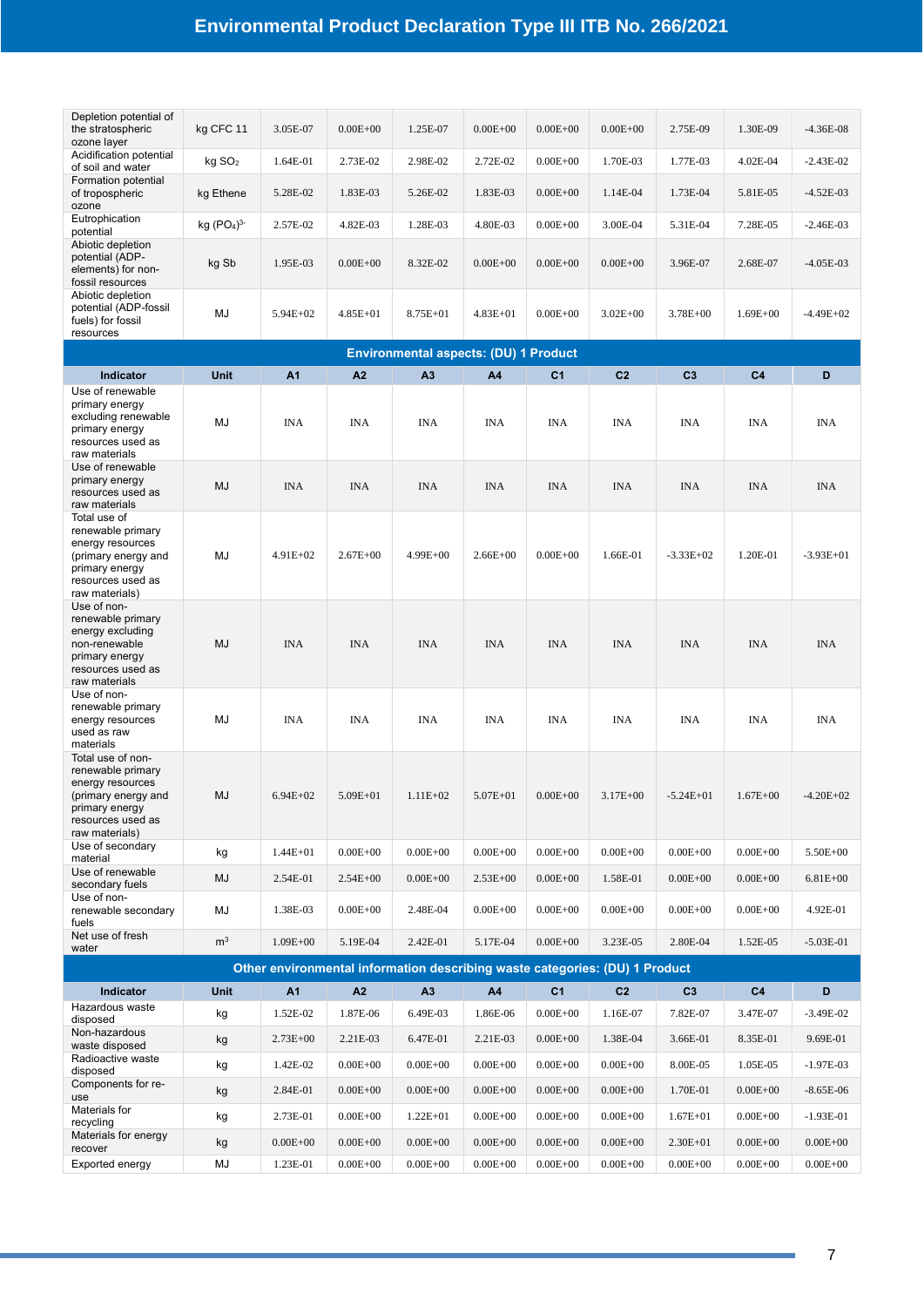**/2020** *Table 5. Environmental product characteristic – 1 completed product BOD56 (1.28 m2 and 51.3 kg)*

| <b>Environmental impacts: (DU) 1 Product</b>                                                                                            |                                       |                |              |                                                                             |              |                |                |                |                |               |
|-----------------------------------------------------------------------------------------------------------------------------------------|---------------------------------------|----------------|--------------|-----------------------------------------------------------------------------|--------------|----------------|----------------|----------------|----------------|---------------|
| Indicator                                                                                                                               | Unit                                  | A <sub>1</sub> | A2           | A <sub>3</sub>                                                              | A4           | C <sub>1</sub> | C <sub>2</sub> | C <sub>3</sub> | C <sub>4</sub> | D             |
| Global warming potential                                                                                                                | kgCO <sub>2</sub>                     | $3.14E + 01$   | 8.30E+00     | $1.68E + 01$                                                                | $4.30E + 00$ | $0.00E + 00$   | 2.69E-01       | $3.67E + 01$   | 3.12E-01       | $-3.30E + 01$ |
| Depletion potential of the<br>stratospheric ozone layer                                                                                 | kg CFC<br>11                          | 4.30E-07       | $0.00E + 00$ | 1.60E-07                                                                    | $0.00E + 00$ | $0.00E + 00$   | $0.00E + 00$   | 3.14E-09       | 1.30E-09       | $-6.99E-08$   |
| Acidification potential of<br>soil and water                                                                                            | kg SO <sub>2</sub>                    | 2.04E-01       | 6.37E-02     | 3.81E-02                                                                    | 3.30E-02     | $0.00E + 00$   | 2.06E-03       | 1.86E-03       | 4.82E-04       | $-3.72E-02$   |
| Formation potential of<br>tropospheric ozone                                                                                            | kg<br>Ethene                          | 6.02E-02       | 4.29E-03     | 6.73E-02                                                                    | 2.22E-03     | $0.00E + 00$   | 1.39E-04       | 1.81E-04       | 6.61E-05       | $-6.81E-03$   |
| Eutrophication potential                                                                                                                | kg<br>(PO <sub>4</sub> ) <sup>3</sup> | 3.06E-02       | 1.13E-02     | 1.64E-03                                                                    | 5.84E-03     | $0.00E + 00$   | 3.65E-04       | 5.48E-04       | 8.30E-05       | $-4.14E-03$   |
| Abiotic depletion potential<br>(ADP-elements) for non-<br>fossil resources                                                              | kg Sb                                 | 2.86E-03       | $0.00E + 00$ | 1.06E-01                                                                    | $0.00E + 00$ | $0.00E + 00$   | $0.00E + 00$   | 4.53E-07       | 2.74E-07       | $-6.18E-03$   |
| Abiotic depletion potential<br>(ADP-fossil fuels) for<br>fossil resources                                                               | MJ                                    | 7.48E+02       | $1.13E+02$   | $1.12E + 02$                                                                | 5.87E+01     | $0.00E + 00$   | $3.67E + 00$   | $4.04E + 00$   | $2.05E + 00$   | $-5.07E+02$   |
|                                                                                                                                         |                                       |                |              | <b>Environmental aspects: (DU) 1 Product</b>                                |              |                |                |                |                |               |
| Indicator                                                                                                                               | <b>Unit</b>                           | A <sub>1</sub> | A2           | A <sub>3</sub>                                                              | A4           | C <sub>1</sub> | C <sub>2</sub> | C <sub>3</sub> | C <sub>4</sub> | D             |
| Use of renewable primary<br>energy excluding<br>renewable primary energy<br>resources used as raw<br>materials                          | MJ                                    | <b>INA</b>     | <b>INA</b>   | <b>INA</b>                                                                  | <b>INA</b>   | <b>INA</b>     | <b>INA</b>     | <b>INA</b>     | <b>INA</b>     | <b>INA</b>    |
| Use of renewable primary<br>energy resources used as<br>raw materials                                                                   | MJ                                    | <b>INA</b>     | <b>INA</b>   | <b>INA</b>                                                                  | <b>INA</b>   | <b>INA</b>     | <b>INA</b>     | <b>INA</b>     | <b>INA</b>     | <b>INA</b>    |
| Total use of renewable<br>primary energy resources<br>(primary energy and<br>primary energy resources<br>used as raw materials)         | MJ                                    | $5.03E + 02$   | $6.23E + 00$ | $6.39E + 00$                                                                | $3.23E + 01$ | $0.00E + 00$   | 2.02E-01       | $-3.32E + 02$  | 1.43E-01       | $-4.44E + 01$ |
| Use of non-renewable<br>primary energy excluding<br>non-renewable primary<br>energy resources used as<br>raw materials                  | MJ                                    | <b>INA</b>     | <b>INA</b>   | <b>INA</b>                                                                  | <b>INA</b>   | <b>INA</b>     | <b>INA</b>     | <b>INA</b>     | <b>INA</b>     | <b>INA</b>    |
| Use of non-renewable<br>primary energy resources<br>used as raw materials                                                               | MJ                                    | <b>INA</b>     | <b>INA</b>   | <b>INA</b>                                                                  | <b>INA</b>   | <b>INA</b>     | <b>INA</b>     | <b>INA</b>     | <b>INA</b>     | <b>INA</b>    |
| Total use of non-<br>renewable primary energy<br>resources (primary<br>energy and primary<br>energy resources used as<br>raw materials) | MJ                                    | 8.73E+02       | $1.19E + 02$ | $1.42E + 02$                                                                | $6.17E + 01$ | $0.00E + 00$   | $3.85E + 00$   | $-5.20E + 01$  | $2.04E + 00$   | $-4.63E+02$   |
| Use of secondary<br>material                                                                                                            | kg                                    | $2.21E + 01$   | $0.00E + 00$ | $0.00E + 00$                                                                | $0.00E + 00$ | $0.00E + 00$   | $0.00E + 00$   | $0.00E + 00$   | $0.00E + 00$   | $3.94E + 00$  |
| Use of renewable<br>secondary fuels                                                                                                     | MJ                                    | 3.87E-01       | 5.95E+00     | $0.00E + 00$                                                                | $3.08E + 00$ | $0.00E + 00$   | 1.93E-01       | $0.00E + 00$   | $0.00E + 00$   | $8.63E + 00$  |
| Use of non-renewable<br>secondary fuels                                                                                                 | MJ                                    | 1.38E-03       | $0.00E + 00$ | 3.17E-04                                                                    | $0.00E + 00$ | $0.00E + 00$   | $0.00E + 00$   | $0.00E + 00$   | $0.00E + 00$   | 6.19E-01      |
| Net use of fresh water                                                                                                                  | m <sup>3</sup>                        | $1.15E + 00$   | 1.21E-03     | 3.10E-01                                                                    | 6.29E-04     | $0.00E + 00$   | 3.93E-05       | 4.10E-04       | 1.92E-05       | $-7.69E-01$   |
|                                                                                                                                         |                                       |                |              | Other environmental information describing waste categories: (DU) 1 Product |              |                |                |                |                |               |
| Indicator                                                                                                                               | Unit                                  | A1             | A2           | A3                                                                          | A4           | C <sub>1</sub> | C <sub>2</sub> | C <sub>3</sub> | C <sub>4</sub> | D             |
| Hazardous waste<br>disposed                                                                                                             | kg                                    | 1.82E-02       | 4.36E-06     | 8.30E-03                                                                    | 2.26E-06     | $0.00E + 00$   | 1.41E-07       | 9.17E-07       | 3.48E-07       | $-4.31E-02$   |
| Non-hazardous waste<br>disposed                                                                                                         | kg                                    | $3.64E + 00$   | 5.18E-03     | 8.28E-01                                                                    | 2.68E-03     | $0.00E + 00$   | 1.68E-04       | 5.53E-01       | $1.04E + 00$   | 8.54E-01      |
| Radioactive waste<br>disposed                                                                                                           | kg                                    | 2.05E-02       | $0.00E + 00$ | $0.00E + 00$                                                                | $0.00E + 00$ | $0.00E + 00$   | $0.00E + 00$   | 1.22E-04       | 1.31E-05       | $-3.02E-03$   |
| Components for re-use                                                                                                                   | kg                                    | 4.33E-01       | $0.00E + 00$ | $0.00E + 00$                                                                | $0.00E + 00$ | $0.00E + 00$   | $0.00E + 00$   | 2.60E-01       | $0.00E + 00$   | $-1.32E-05$   |
| Materials for recycling                                                                                                                 | kg                                    | 4.16E-01       | $0.00E + 00$ | $1.56E + 01$                                                                | $0.00E + 00$ | $0.00E + 00$   | $0.00E + 00$   | $2.55E + 01$   | $0.00E + 00$   | $-2.95E-01$   |
| Materials for energy<br>recover                                                                                                         | kg                                    | $0.00E + 00$   | $0.00E + 00$ | $0.00E + 00$                                                                | $0.00E + 00$ | $0.00E + 00$   | $0.00E + 00$   | $2.32E + 01$   | $0.00E + 00$   | $0.00E + 00$  |
| Exported energy                                                                                                                         | MJ                                    | 1.23E-01       | $0.00E + 00$ | $0.00E + 00$                                                                | $0.00E + 00$ | $0.00E + 00$   | $0.00E + 00$   | $0.00E + 00$   | $0.00E + 00$   | $0.00E + 00$  |

#### *Table 6. Environmental product characteristic – 1 completed product BOW34 (2.56 m2 and 70.2 kg)*

|                          | <b>Environmental impacts: (DU) 1 Product,</b> |                |                |              |              |              |                |              |                |             |  |  |  |  |
|--------------------------|-----------------------------------------------|----------------|----------------|--------------|--------------|--------------|----------------|--------------|----------------|-------------|--|--|--|--|
| Indicator                | Unit                                          | A <sub>1</sub> | A <sub>2</sub> | A3           | A4           |              | C <sub>2</sub> | C3           | C <sub>4</sub> |             |  |  |  |  |
| Global warming potential | kgCO <sub>2</sub>                             | $-3.35E+01$    | $.14E + 01$    | $2.30E + 01$ | $5.83E + 00$ | $0.00E + 00$ | 3.64E-01       | $4.16E + 02$ | 3.88E<br>$-01$ | $-4.59E+01$ |  |  |  |  |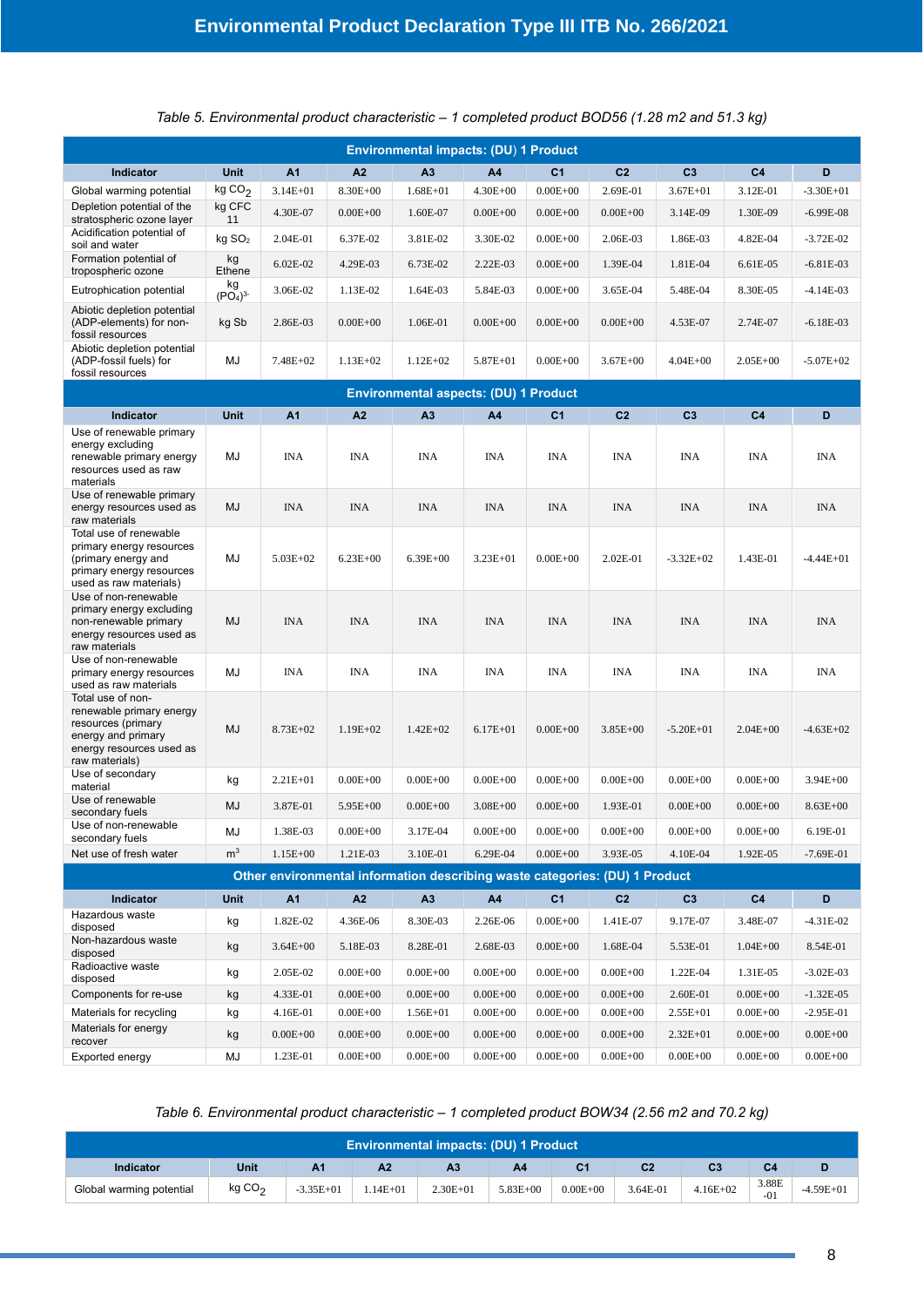| Depletion potential of the<br>stratospheric ozone layer                                                                                 | kg CFC 11                          | 7.58E-08       | $0.00E + 00$ | 2.18E-07                                                                    | $0.00E + 00$   | $0.00E + 00$   | $0.00E + 00$   | 1.02E-07       | 1.30E<br>$-09$ | $-5.17E-08$   |
|-----------------------------------------------------------------------------------------------------------------------------------------|------------------------------------|----------------|--------------|-----------------------------------------------------------------------------|----------------|----------------|----------------|----------------|----------------|---------------|
| Acidification potential of<br>soil and water                                                                                            | $kg$ SO <sub>2</sub>               | 2.59E-01       | 8.75E-02     | 5.21E-02                                                                    | 4.48E-02       | $0.00E + 00$   | 2.80E-03       | 2.33E-02       | 6.24E<br>$-04$ | $-2.98E - 02$ |
| Formation potential of<br>tropospheric ozone                                                                                            | kg Ethene                          | 1.19E-01       | 5.88E-03     | 9.21E-02                                                                    | 3.01E-03       | $0.00E + 00$   | 1.88E-04       | 2.36E-03       | 8.04E<br>$-05$ | $-6.54E-03$   |
| Eutrophication potential                                                                                                                | kg (PO <sub>4</sub> ) <sup>3</sup> | 5.53E-02       | 1.55E-02     | 2.24E-03                                                                    | 7.92E-03       | $0.00E + 00$   | 4.95E-04       | 7.24E-03       | 1.01E<br>-04   | $-2.77E-03$   |
| Abiotic depletion potential<br>(ADP-elements) for non-<br>fossil resources                                                              | kg Sb                              | 2.78E-04       | $0.00E + 00$ | 1.46E-01                                                                    | $0.00E + 00$   | $0.00E + 00$   | $0.00E + 00$   | 1.34E-05       | 2.83E<br>$-07$ | $-4.93E-03$   |
| Abiotic depletion potential<br>(ADP-fossil fuels) for<br>fossil resources                                                               | MJ                                 | $9.50E + 02$   | $1.55E+02$   | $1.53E+02$                                                                  | $7.96E + 01$   | $0.00E + 00$   | $4.97E + 00$   | $5.67E + 01$   | 2.70E<br>$+00$ | $-8.17E+02$   |
|                                                                                                                                         |                                    |                |              | <b>Environmental aspects: (DU) 1 Product</b>                                |                |                |                |                |                |               |
| Indicator                                                                                                                               | <b>Unit</b>                        | A <sub>1</sub> | A2           | A3                                                                          | A <sub>4</sub> | C <sub>1</sub> | C <sub>2</sub> | C <sub>3</sub> | C <sub>4</sub> | D             |
| Use of renewable primary<br>energy excluding<br>renewable primary energy<br>resources used as raw<br>materials                          | <b>MJ</b>                          | <b>INA</b>     | <b>INA</b>   | <b>INA</b>                                                                  | <b>INA</b>     | <b>INA</b>     | <b>INA</b>     | <b>INA</b>     | <b>INA</b>     | <b>INA</b>    |
| Use of renewable primary<br>energy resources used as<br>raw materials                                                                   | MJ                                 | <b>INA</b>     | <b>INA</b>   | <b>INA</b>                                                                  | <b>INA</b>     | <b>INA</b>     | <b>INA</b>     | <b>INA</b>     | <b>INA</b>     | <b>INA</b>    |
| Total use of renewable<br>primary energy resources<br>(primary energy and<br>primary energy resources<br>used as raw materials)         | MJ                                 | $1.54E + 03$   | $8.55E + 01$ | $8.74E + 00$                                                                | $4.38E + 00$   | $0.00E + 00$   | 2.74E-01       | $-3.65E+03$    | 1.84E<br>$-01$ | $-7.17E + 01$ |
| Use of non-renewable<br>primary energy excluding<br>non-renewable primary<br>energy resources used as<br>raw materials                  | MJ                                 | <b>INA</b>     | <b>INA</b>   | <b>INA</b>                                                                  | <b>INA</b>     | <b>INA</b>     | <b>INA</b>     | <b>INA</b>     | <b>INA</b>     | <b>INA</b>    |
| Use of non-renewable<br>primary energy resources<br>used as raw materials                                                               | <b>MJ</b>                          | <b>INA</b>     | <b>INA</b>   | <b>INA</b>                                                                  | <b>INA</b>     | <b>INA</b>     | <b>INA</b>     | <b>INA</b>     | INA            | <b>INA</b>    |
| Total use of non-<br>renewable primary energy<br>resources (primary<br>energy and primary<br>energy resources used as<br>raw materials) | MJ                                 | $1.09E + 03$   | $1.63E + 02$ | $1.95E+02$                                                                  | 8.35E+01       | $0.00E + 00$   | $5.22E + 00$   | $-5.84E+02$    | 2.70E<br>$+00$ | $-7.82E + 02$ |
| Use of secondary material                                                                                                               | kg                                 | 4.41E-01       | $0.00E + 00$ | $0.00E + 00$                                                                | $0.00E + 00$   | $0.00E + 00$   | $0.00E + 00$   | $0.00E + 00$   | 0.00E<br>$+00$ | 1.35E+01      |
| Use of renewable<br>secondary fuels                                                                                                     | MJ                                 | 7.88E-03       | $8.16E + 00$ | $0.00E + 00$                                                                | $4.18E + 00$   | $0.00E + 00$   | 2.61E-01       | $0.00E + 00$   | 0.00E<br>$+00$ | 1.19E+01      |
| Use of non-renewable<br>secondary fuels                                                                                                 | MJ                                 | 1.38E-03       | $0.00E + 00$ | 4.34E-04                                                                    | $0.00E + 00$   | $0.00E + 00$   | $0.00E + 00$   | $0.00E + 00$   | 0.00E<br>$+00$ | 8.66E-01      |
| Net use of fresh water                                                                                                                  | m <sup>3</sup>                     | $1.26E + 00$   | 1.66E-03     | 4.24E-01                                                                    | 8.52E-04       | $0.00E + 00$   | 5.32E-05       | 2.27E-03       | 2.65E<br>$-05$ | $-6.10E-01$   |
|                                                                                                                                         |                                    |                |              | Other environmental information describing waste categories: (DU) 1 Product |                |                |                |                |                |               |
| Indicator                                                                                                                               | <b>Unit</b>                        | A1             | A2           | A <sub>3</sub>                                                              | A4             | C <sub>1</sub> | C <sub>2</sub> | C3             | C <sub>4</sub> | D             |
| Hazardous waste disposed                                                                                                                | kg                                 | 9.67E-03       | 5.99E-06     | 1.14E-02                                                                    | 3.06E-06       | $0.00E + 00$   | 1.91E-07       | 3.39E-05       | 3.50E<br>$-07$ | $-3.83E-02$   |
| Non-hazardous waste<br>disposed                                                                                                         | kg                                 | 3.78E+00       | 7.10E-03     | $1.13E + 00$                                                                | 3.64E-03       | $0.00E + 00$   | 2.27E-04       | $2.96E + 00$   | 1.42E<br>$+00$ | 1.71E+00      |
| Radioactive waste disposed                                                                                                              | kg                                 | 5.90E-03       | $0.00E + 00$ | $0.00E + 00$                                                                | $0.00E + 00$   | $0.00E + 00$   | $0.00E + 00$   | 6.73E-04       | 1.79E<br>$-05$ | $-2.40E-03$   |
| Components for re-use                                                                                                                   | kg                                 | 8.66E-03       | $0.00E + 00$ | $0.00E + 00$                                                                | $0.00E + 00$   | $0.00E + 00$   | $0.00E + 00$   | $1.31E + 00$   | 0.00E<br>$+00$ | $-1.05E-05$   |
| Materials for recycling                                                                                                                 | kg                                 | 8.32E-03       | $0.00E + 00$ | $2.13E + 01$                                                                | $0.00E + 00$   | $0.00E + 00$   | $0.00E + 00$   | $1.28E + 02$   | 0.00E<br>$+00$ | $-2.35E-01$   |
| Materials for energy recover                                                                                                            | kg                                 | $0.00E + 00$   | $0.00E + 00$ | $0.00E + 00$                                                                | $0.00E + 00$   | $0.00E + 00$   | $0.00E + 00$   | $2.62E + 02$   | 0.00E<br>$+00$ | $0.00E + 00$  |
| Exported energy                                                                                                                         | MJ                                 | 1.23E-01       | $0.00E + 00$ | $0.00E + 00$                                                                | $0.00E + 00$   | $0.00E + 00$   | $0.00E + 00$   | $0.00E + 00$   | 0.00E<br>$+00$ | $0.00E + 00$  |

*Table 7. Environmental product characteristic – 1 completed product BVG04 (2.56 m2 and 70.2 kg)*

|                                                            | <b>Environmental impacts: (DU) 1 Product</b> |                |                |                |                |                |                |                |                |             |  |  |  |  |
|------------------------------------------------------------|----------------------------------------------|----------------|----------------|----------------|----------------|----------------|----------------|----------------|----------------|-------------|--|--|--|--|
| Indicator                                                  | Unit                                         | A <sub>1</sub> | A <sub>2</sub> | A <sub>3</sub> | A <sub>4</sub> | C <sub>1</sub> | C <sub>2</sub> | C <sub>3</sub> | C <sub>4</sub> | D           |  |  |  |  |
| Global warming<br>potential                                | kgCO <sub>2</sub>                            | $-2.35E+01$    | $4.79E + 00$   | $.75E + 01$    | $4.49E + 00$   | $0.00E + 00$   | 2.81E-01       | $8.20E + 01$   | 3.23E-01       | $-3.67E+01$ |  |  |  |  |
| Depletion potential of<br>the stratospheric ozone<br>layer | kg CFC<br>11                                 | 7.39E-08       | $0.00E + 00$   | 1.66E-07       | $0.00E + 00$   | $0.00E + 00$   | $0.00E + 00$   | 3.21E-09       | 1.30E-09       | 5.36E-09    |  |  |  |  |
| Acidification potential of<br>soil and water               | kg SO <sub>2</sub>                           | $0.88E - 01$   | 3.68E-02       | 3.97E-02       | 3.45E-02       | $0.00E + 00$   | 2.15E-03       | 3.34E-03       | 5.02E-04       | $-1.12E-03$ |  |  |  |  |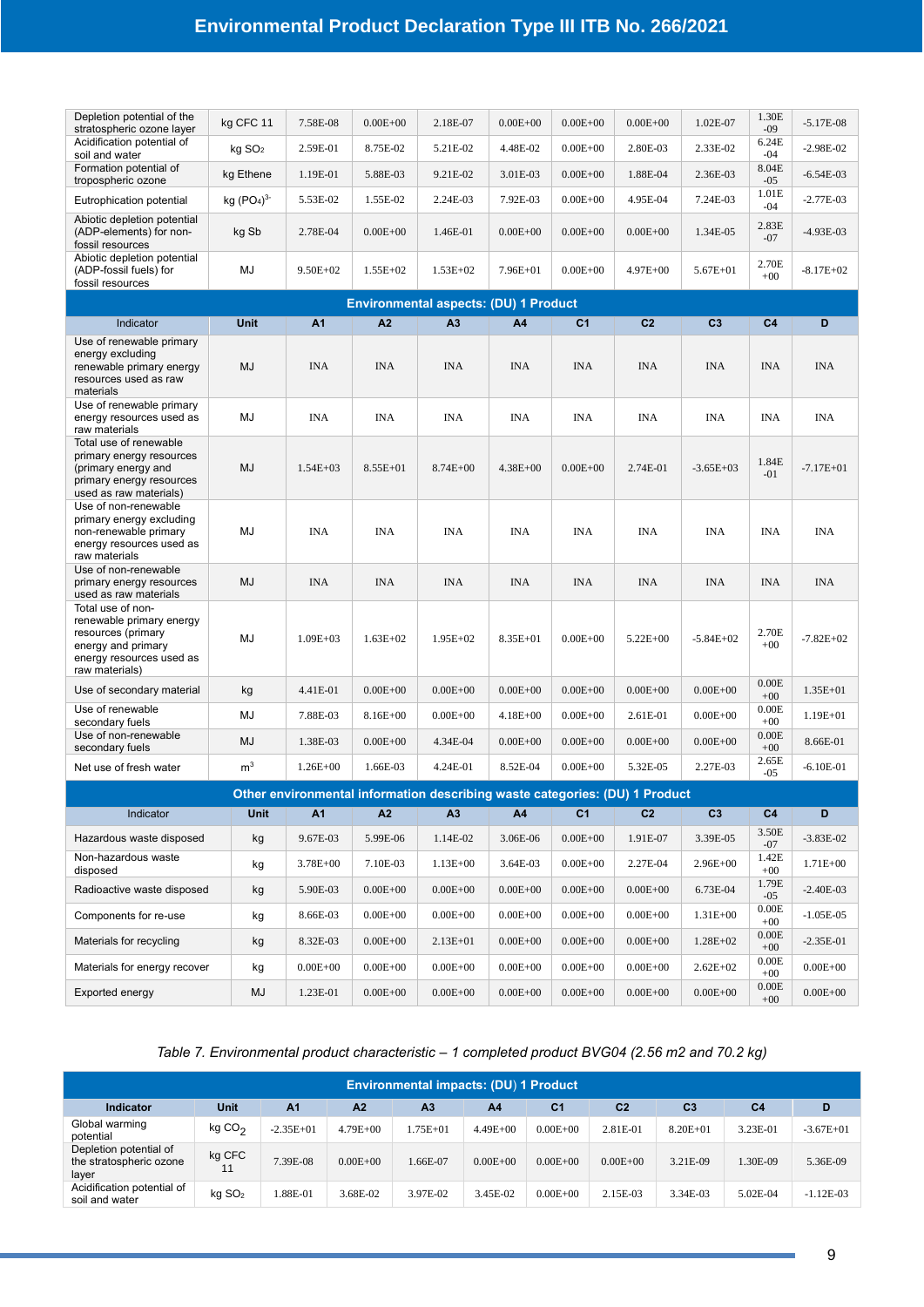### **Environmental Product Declaration Type III ITB No. 266/2021**

| Formation potential of<br>tropospheric ozone                                                                                               | kg Ethene      | 8.63E-02               | 2.47E-03                     | 7.02E-02                                                                    | 2.32E-03                     | $0.00E + 00$                 | 1.45E-04                     | 3.18E-04                 | 6.81E-05                 | $-2.27E-03$                 |
|--------------------------------------------------------------------------------------------------------------------------------------------|----------------|------------------------|------------------------------|-----------------------------------------------------------------------------|------------------------------|------------------------------|------------------------------|--------------------------|--------------------------|-----------------------------|
| Eutrophication potential                                                                                                                   | kg $(PO4)3$    | 3.63E-02               | 6.51E-03                     | 1.71E-03                                                                    | 6.10E-03                     | $0.00E + 00$                 | 3.81E-04                     | 9.40E-04                 | 8.56E-05                 | 8.30E-04                    |
| Abiotic depletion<br>potential (ADP-<br>elements) for non-fossil<br>resources                                                              | kg Sb          | 2.69E-04               | $0.00E + 00$                 | 1.11E-01                                                                    | $0.00E + 00$                 | $0.00E + 00$                 | $0.00E + 00$                 | 4.48E-07                 | 2.75E-07                 | $-1.38E - 04$               |
| Abiotic depletion<br>potential (ADP-fossil<br>fuels) for fossil<br>resources                                                               | MJ             | $6.74E+02$             | $6.54E + 01$                 | $1.17E + 02$                                                                | $6.13E + 01$                 | $0.00E + 00$                 | $3.83E + 00$                 | $7.20E + 00$             | $2.14E + 00$             | $-7.64E + 02$               |
|                                                                                                                                            |                |                        |                              | <b>Environmental aspects: (DU) 1 Product</b>                                |                              |                              |                              |                          |                          |                             |
| Indicator                                                                                                                                  | <b>Unit</b>    | A <sub>1</sub>         | A <sub>2</sub>               | A <sub>3</sub>                                                              | A4                           | C <sub>1</sub>               | C <sub>2</sub>               | C <sub>3</sub>           | C <sub>4</sub>           | D                           |
| Use of renewable<br>primary energy<br>excluding renewable<br>primary energy<br>resources used as raw<br>materials                          | MJ             | <b>INA</b>             | <b>INA</b>                   | <b>INA</b>                                                                  | <b>INA</b>                   | <b>INA</b>                   | <b>INA</b>                   | <b>INA</b>               | <b>INA</b>               | <b>INA</b>                  |
| Use of renewable<br>primary energy<br>resources used as raw<br>materials                                                                   | <b>MJ</b>      | <b>INA</b>             | <b>INA</b>                   | <b>INA</b>                                                                  | <b>INA</b>                   | <b>INA</b>                   | <b>INA</b>                   | <b>INA</b>               | <b>INA</b>               | <b>INA</b>                  |
| Total use of renewable<br>primary energy<br>resources (primary<br>energy and primary<br>energy resources used<br>as raw materials)         | MJ             | $1.05E + 03$           | $3.60E + 01$                 | $6.66E + 00$                                                                | $3.37E + 01$                 | $0.00E + 00$                 | $2.11E+00$                   | $-7.48E + 02$            | 1.49E-01                 | $-6.71E+01$                 |
| Use of non-renewable<br>primary energy<br>excluding non-<br>renewable primary<br>energy resources used<br>as raw materials                 | MJ             | <b>INA</b>             | <b>INA</b>                   | <b>INA</b>                                                                  | <b>INA</b>                   | <b>INA</b>                   | <b>INA</b>                   | <b>INA</b>               | <b>INA</b>               | <b>INA</b>                  |
| Use of non-renewable<br>primary energy<br>resources used as raw<br>materials                                                               | MJ             | <b>INA</b>             | <b>INA</b>                   | <b>INA</b>                                                                  | <b>INA</b>                   | INA                          | <b>INA</b>                   | <b>INA</b>               | <b>INA</b>               | <b>INA</b>                  |
| Total use of non-<br>renewable primary<br>energy resources<br>(primary energy and<br>primary energy<br>resources used as raw<br>materials) | MJ             | $7.98E+02$             | $6.87E + 01$                 | $1.48E + 02$                                                                | $6.44E + 01$                 | $0.00E + 00$                 | $4.02E + 00$                 | $-1.19E+02$              | $2.13E + 00$             | $-7.64E+02$                 |
| Use of secondary<br>material                                                                                                               | kg             | 4.41E-01               | $0.00E + 00$                 | $0.00E + 00$                                                                | $0.00E + 00$                 | $0.00E + 00$                 | $0.00E + 00$                 | $0.00E + 00$             | $0.00E + 00$             | $1.89E + 01$                |
| Use of renewable<br>secondary fuels                                                                                                        | <b>MJ</b>      | 7.88E-03               | $3.43E + 00$                 | $0.00E + 00$                                                                | $3.22E + 00$                 | $0.00E + 00$                 | 2.01E-01                     | $0.00E + 00$             | $0.00E + 00$             | $9.10E + 00$                |
| Use of non-renewable<br>secondary fuels                                                                                                    | MJ             | 1.38E-03               | $0.00E + 00$                 | 3.31E-04                                                                    | $0.00E + 00$                 | $0.00E + 00$                 | $0.00E + 00$                 | $0.00E + 00$             | $0.00E + 00$             | 6.76E-01                    |
| Net use of fresh water                                                                                                                     | m <sup>3</sup> | $1.09E + 00$           | 7.00E-04                     | 3.23E-01                                                                    | 6.56E-04                     | $0.00E + 00$                 | 4.10E-05                     | 7.98E-05                 | 2.02E-05                 | $-1.08E-02$                 |
|                                                                                                                                            |                |                        |                              | Other environmental information describing waste categories: (DU) 1 Product |                              |                              |                              |                          |                          |                             |
| <b>Indicator</b>                                                                                                                           | Unit           | A <sub>1</sub>         | A2                           | A3                                                                          | A4                           | C <sub>1</sub>               | C <sub>2</sub>               | C <sub>3</sub>           | C <sub>4</sub>           | D                           |
| Hazardous waste                                                                                                                            |                |                        |                              |                                                                             |                              |                              |                              | 9.48E-07                 |                          |                             |
| disposed<br>Non-hazardous waste                                                                                                            | kg<br>kg       | 9.67E-03<br>$2.13E+00$ | 2.52E-06<br>2.99E-03         | 8.65E-03<br>8.64E-01                                                        | 2.36E-06<br>2.80E-03         | $0.00E + 00$<br>$0.00E + 00$ | 1.47E-07<br>1.75E-04         | 2.39E-02                 | 3.49E-07<br>$1.10 E+00$  | $-1.98E-02$<br>$1.86E + 00$ |
| disposed<br>Radioactive waste                                                                                                              |                | 5.03E-03               |                              |                                                                             |                              |                              |                              |                          |                          |                             |
| disposed<br>Components for re-use                                                                                                          | kg<br>kg       | 8.66E-03               | $0.00E + 00$<br>$0.00E + 00$ | $0.00E + 00$<br>$0.00E + 00$                                                | $0.00E + 00$<br>$0.00E + 00$ | $0.00E + 00$<br>$0.00E + 00$ | $0.00E + 00$<br>$0.00E + 00$ | 4.46E-06<br>5.22E-03     | 1.38E-05<br>$0.00E + 00$ | $-5.75E-05$<br>$-2.65E-07$  |
| Materials for recycling                                                                                                                    |                | 8.32E-03               | $0.00E + 00$                 | $1.63E + 01$                                                                | $0.00E + 00$                 | $0.00E + 00$                 | $0.00E + 00$                 |                          | $0.00E + 00$             | $-5.93E-03$                 |
| Materials for energy                                                                                                                       | kg<br>kg       | $0.00E + 00$           | $0.00E + 00$                 | $0.00E + 00$                                                                | $0.00E + 00$                 | $0.00E + 00$                 | $0.00E + 00$                 | 5.12E-01<br>$5.09E + 01$ | $0.00E + 00$             | $0.00E + 00$                |
| recover                                                                                                                                    |                |                        |                              |                                                                             |                              |                              |                              |                          |                          |                             |
| Exported energy                                                                                                                            | MJ             | 1.23E-01               | $0.00E + 00$                 | $0.00E + 00$                                                                | $0.00E + 00$                 | $0.00E + 00$                 | $0.00E + 00$                 | $0.00E + 00$             | $0.00E + 00$             | $0.00E + 00$                |

#### **VERIFICATION**

The process of verification of this EPD was in accordance with ISO 14025 and ISO 21930. After verification. this EPD is valid for a 5-year-period. EPD does not have to be recalculated after 5 years. if the underlying data have not changed significantly.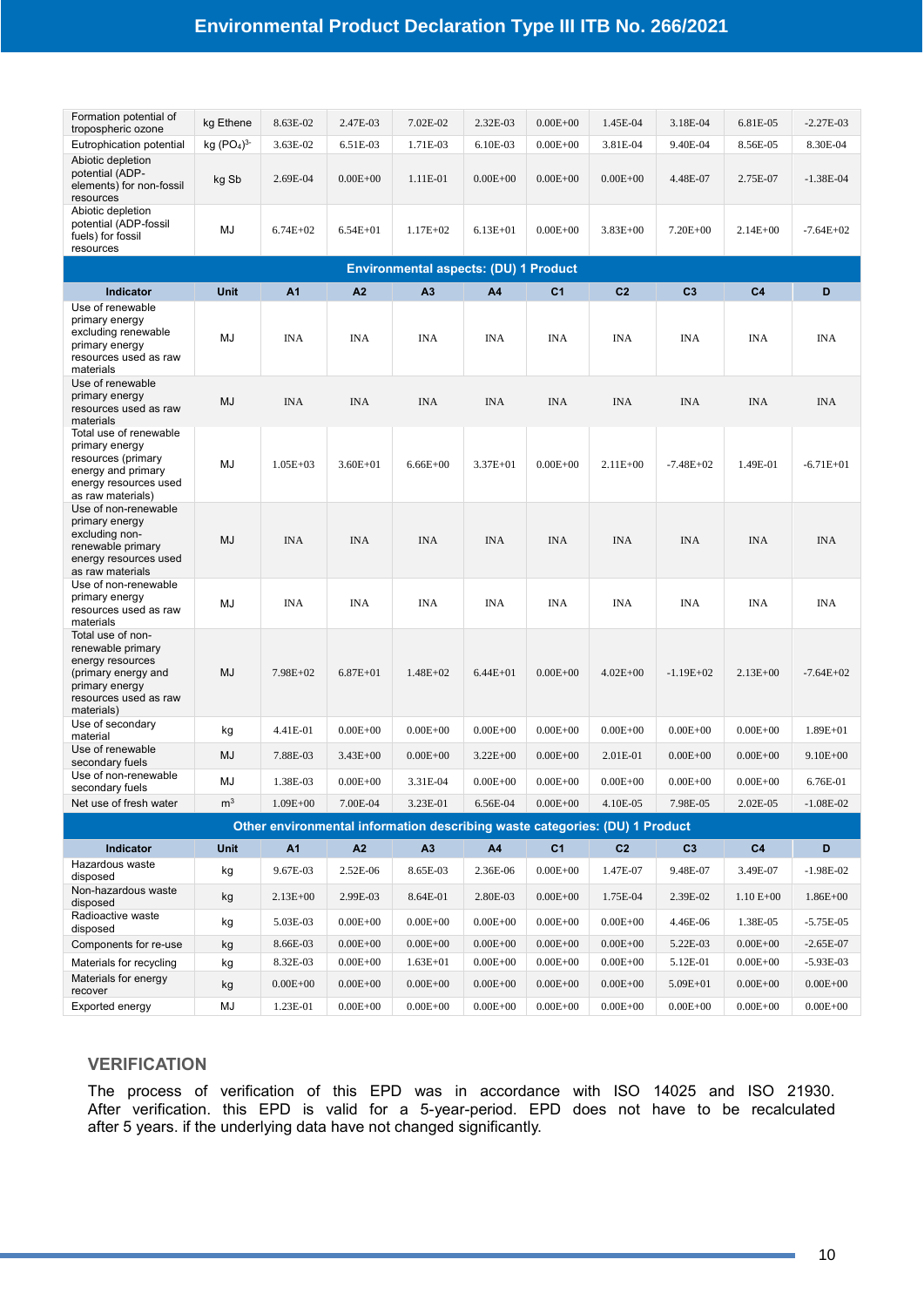| The basis for LCA analysis was ISO 14040, EN 15804 and ITB PCR A                          |
|-------------------------------------------------------------------------------------------|
| Independent verification corresponding to ISO 14025 (subclause 8.1.3.)                    |
| external<br>internal<br>$\mathsf{x}$                                                      |
| External verification of EPD: Ph.D. Eng. Halina Prejzner                                  |
| LCA. LCI audit and input data verification: Ph.D. Eng. Michał Piasecki. m.piasecki@itb.pl |
| Verification of LCA: Ph.D. Eng. Justyna Tomaszewska. j.tomaszewska@itb.pl                 |

The EPD owner has the sole ownership, liability, and responsibility for the EPD. EPDs within the same product category but from different programmes may not be comparable. EPDs of construction products may not be comparable if they do not comply with EN 15804.

#### **Normative references**

- EN 15804:2012+A1 Sustainability of construction works Environmental product declarations Core rules for the product category of construction products
- TB PCR A General Product Category Rules for Construction Products
- NSF International. (2015). BIFMA PCR for Office Furniture Workspace Products: UNCPC 3814.
- https://www.woodsolutions.com.au/
- Intergovernmental Panel on Climate Change. (2013) IPCC Fifth Assessment Report.
- ISO 14040: Environmental management–Life cycle assessment–Principles and frameworks.ISO. (2011).
- ISO 14025: Environmental labels and declarations–Type III environmental declarations–Principles and procedures.NSF International. (2015). BIFMA PCR for Office Furniture Workspace Products: UNCPC 3814.
- LCI DATA FOR STEEL PRODUCTS at [https://www.worldsteel.org/en/dam/jcr:04f8a180-1406-4f5c-](https://www.worldsteel.org/en/dam/jcr:04f8a180-1406-4f5c-93ca-70f1ba7de5d4/LCI%2520study_2018%2520data%2520release.pdf)[93ca-70f1ba7de5d4/LCI%2520study\\_2018%2520data%2520release.pdf](https://www.worldsteel.org/en/dam/jcr:04f8a180-1406-4f5c-93ca-70f1ba7de5d4/LCI%2520study_2018%2520data%2520release.pdf)
- ISO 14025:2006. Environmental labels and declarations Type III environmental declarations Principles and procedures
- ISO 21930:2017 Sustainability in buildings and civil engineering works – Core rules for environmental product declarations of construction products and services
- ISO 14044:2006 Environmental management Life cycle assessment Requirements and guidelines

**Head of the Thermal Physic, Acoustics** and Environment Department

Niosen

inheleylealure tieszka Winkler-Skalna, PhD